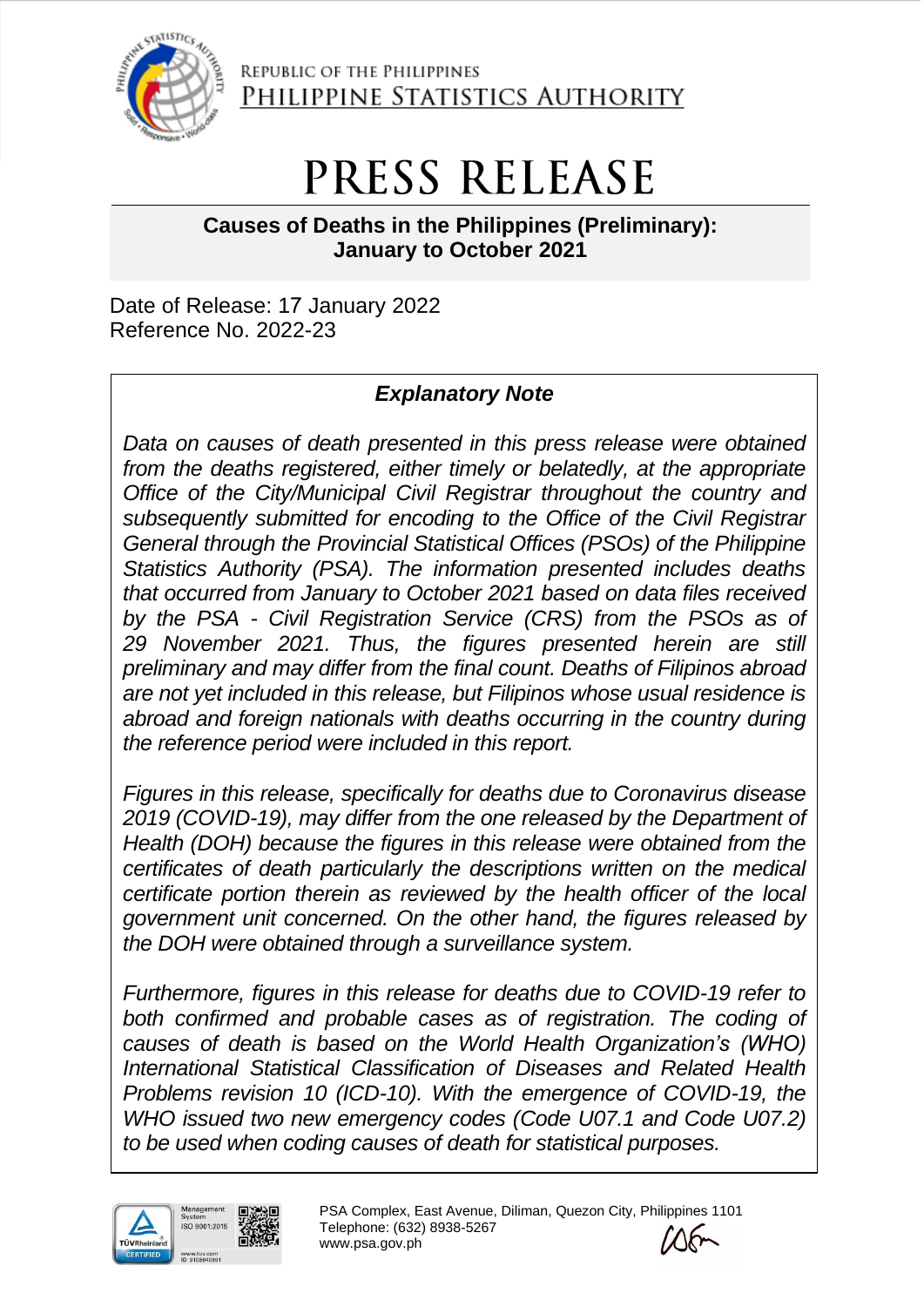*Code U07.1 or COVID-19-virus identified is used when COVID-19 is confirmed by a laboratory test. Code U07.2 or COVID-19-virus not identified is used for suspected or probable cases as well as clinicallyepidemiologically diagnosed COVID-19 cases where testing was not completed or inconclusive. <sup>1</sup> Thus, the figures in this release for deaths due to COVID-19 include both Code U07.1 and Code U07.2 while the figures released by the DOH, on the other hand, include deaths from confirmed cases only or Code U07.1.*

*1 https://www.who.int/classifications/icd/COVID-19-coding-icd10.pdf*

#### *Ischaemic heart diseases, cerebrovascular diseases, and neoplasms lead the causes of death in the Philippines*

The top three causes of death in the country from January to October of 2021 were ischaemic heart diseases, cerebrovascular diseases, and deaths due to COVID-19 virus identified. In the same period of 2020, the leading causes of death were ischaemic heart diseases, neoplasms, and cerebrovascular diseases. During the first nine months of 2021, ischaemic heart diseases were the leading cause of death with 110,332 cases or 18.3 percent of the total deaths in the country. This indicated an increase of about 28.0 percent from the 86,164 deaths or 16.9 percent of the total deaths in the same period of 2020. On the other hand, cerebrovascular diseases, now came in second with 58,880 deaths (9.7% share) from being third in the previous year's ranking. It showed an increase of 10.9 percent from the 53,082 cases (10.4% share) in the same period in 2020. Deaths due to COVID-19 virus identified were now the third leading cause which accounted for 51,514 deaths (8.5% share), rising from rank 15 with 7,357 deaths (1.4% share) in the same period of 2020. Neoplasms, commonly known as "cancer" ranked as the fourth leading cause of death with 48,937 recorded cases (8.1% share) from January to October 2021. It decreased from being the second leading cause of death with 55,700 deaths (11.0% share) from the previous year's ranking. Meanwhile, deaths due to diabetes mellitus (38,584 or 6.4% share), which ranked fifth in 2021, had an increase of 17.5 percent. (Table 1 and Figure 1)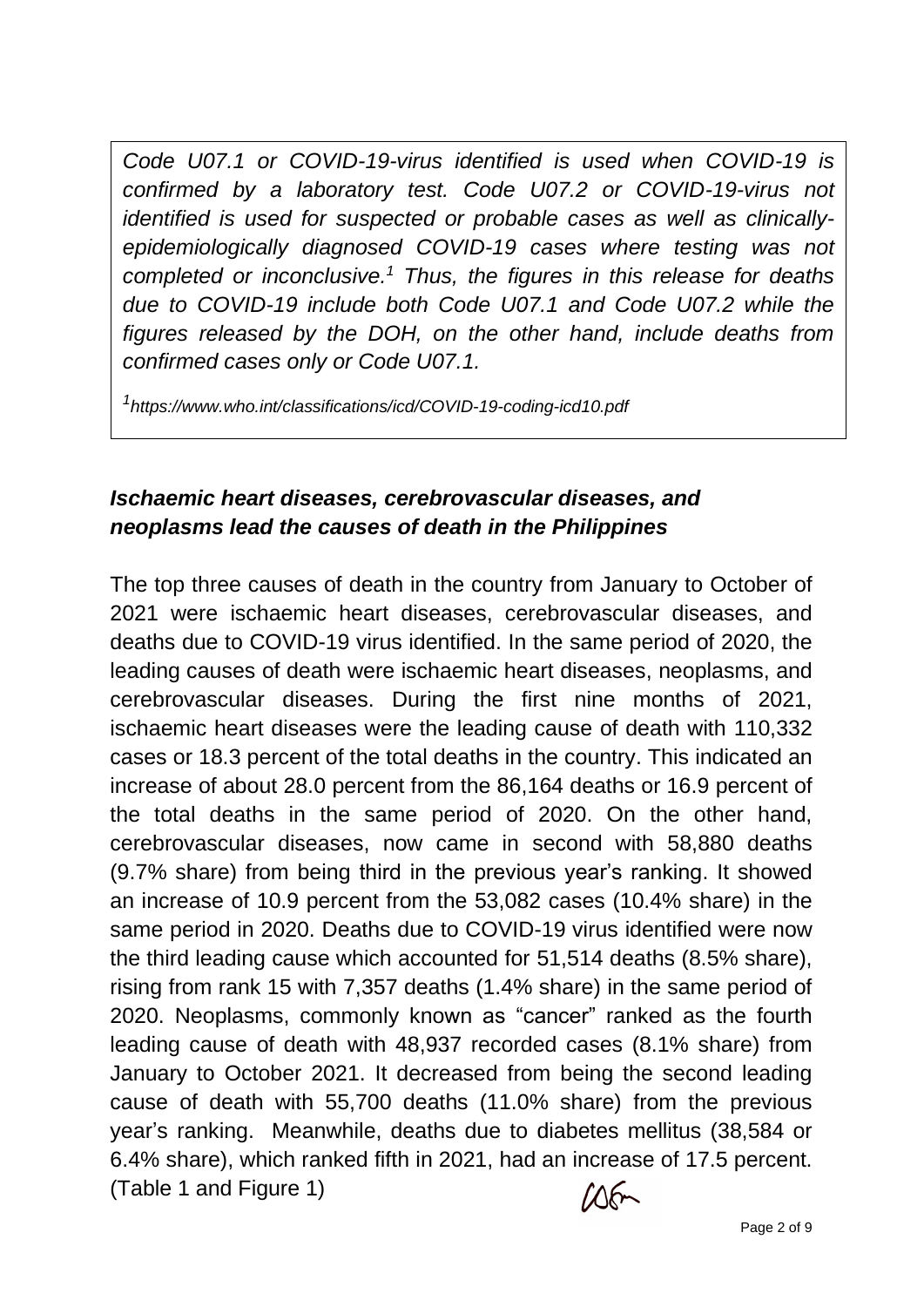## Figure 1. All Causes of Mortality (Top 20), Philippines: January to October, 2020<sup>(p)</sup> and 2021<sup>(p)</sup>



*Note: Symptoms, signs, and abnormal clinical and laboratory findings, not elsewhere classified (R00-R99) are not included in the analysis due to the unspecified nature of these causes*. *(p) - Preliminary*

### *Deaths due to some specified respiratory diseases decrease from the previous year*

Based on the 20 leading causes of death, registered deaths attributed to pneumonia recorded a substantial decline, from 29,718 (5.8% share) in January to October 2020 to 26,328 (4.4% share) in the same period in 2021. This indicated a decrease of -11.4 percent, pushing its rank from 5th to 7th. Similarly, deaths due to respiratory tuberculosis decreased by -15.4 percent during the same period in 2021 (from 15,688 in 2020 to 13,265 in 2021), moving down its rank from 10th to 12th. (Table 1 and Figure 1)

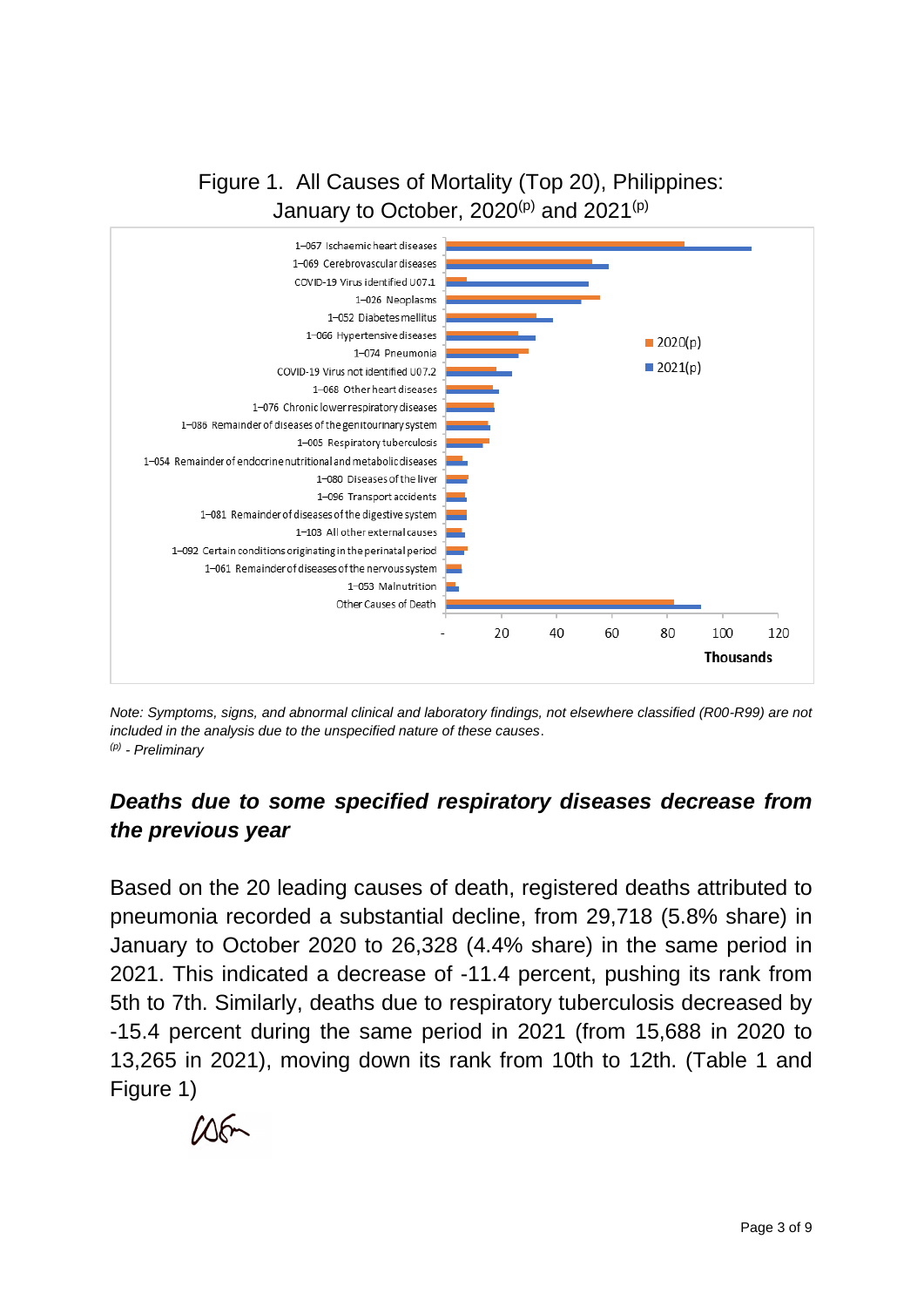### *Coronavirus disease 2019 (COVID-19) ranks among the leading causes of death*

Registered deaths due to COVID-19 accounted for a total of 75,285 deaths or 12.5 percent of the total registered deaths from January to October 2021. By classification, COVID-19 with virus identified and COVID-19 virus not identified were both included in the top 10 leading causes of death. COVID-19 with virus identified was the 3rd leading cause of death in the country with 51,514 cases or 8.5 percent of the total deaths in the same period in 2021. Meanwhile, registered deaths due to COVID-19 with virus not identified accounted for 23,771 or 3.9 percent of the total deaths from January to October 2021, making it the 8th leading cause of death. (Table 1 and Figure 1)

#### Figure 2. Number of Registered Deaths Due to COVID-19 by Region of Usual Residence, Philippines: January to October 2021<sup>(p)</sup> (as of 29 November 2021)



 $\Lambda$ 6+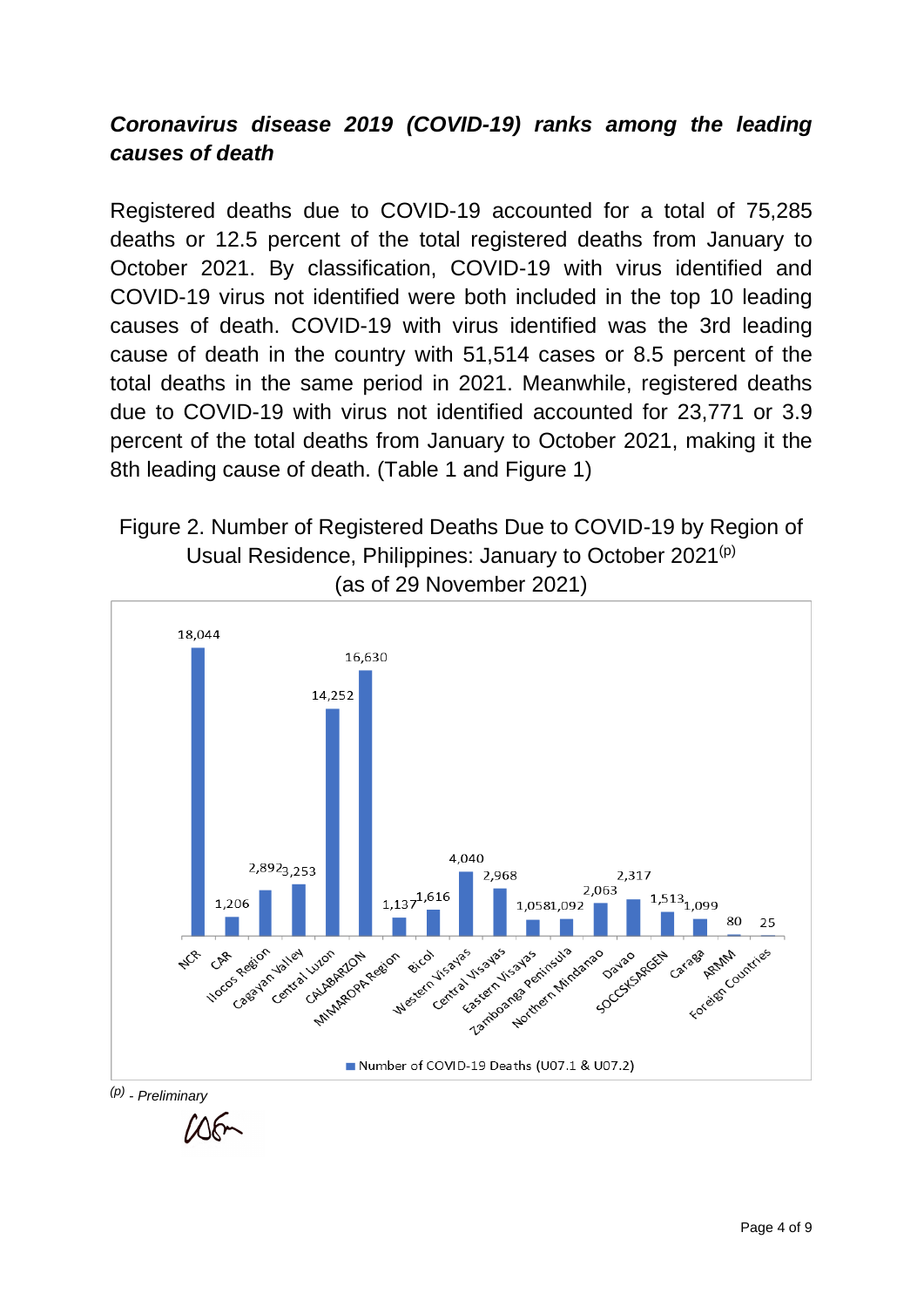## *Three regions report over ten thousand COVID-19 deaths*

Among the 17 regions, the National Capital Region (NCR) registered the highest number of deaths due to COVID-19 with 18,044 or 24.0 percent of the total COVID-19 deaths from January to October 2021. CALABARZON ranked second with 16,630 deaths (22.1%), while Central Luzon came in third with 14,252 deaths (18.9%). On the other hand, ARMM reported the least number of registered COVID-19 deaths with only 80 cases. (Table 2 and Figure 2)

### *Quezon City registers most COVID-19 deaths in NCR*

In NCR, Quezon City reported the highest number of deaths due to COVID-19, with 3,955 deaths or 21.9 percent of the total COVID-19 deaths in the region from January to October 2021. This was followed by the City of Manila and City of Pasig with 2,558 (14.2%) and 1,832 (10.2%) COVID-19 deaths, respectively. (Table 3 and Figure 3)



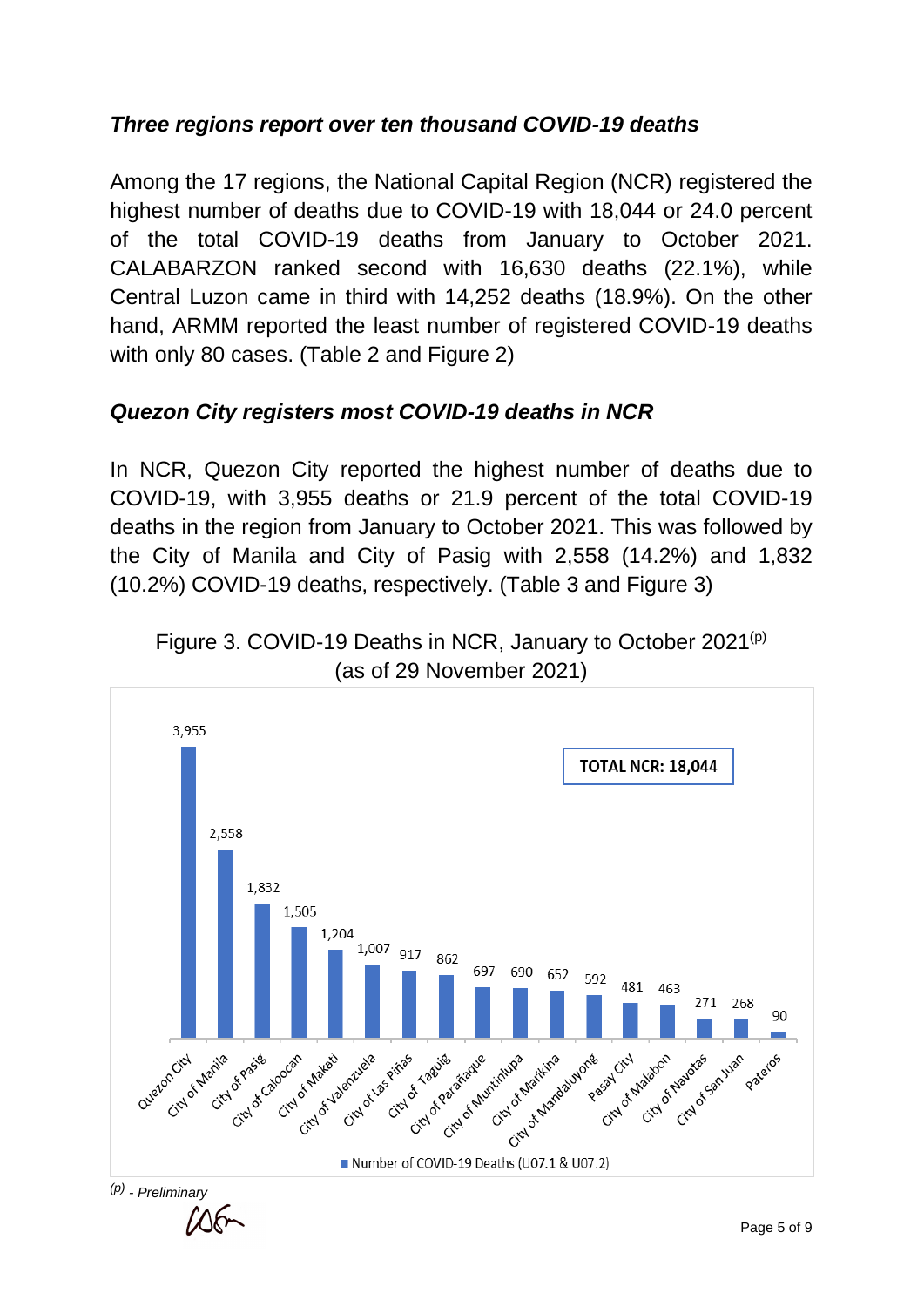Digitally signed by Mapa Claire Dennis Sioson Date: 2022.01.16 20:16:09 +08'00'

#### **DENNIS S. MAPA, Ph.D. Undersecretary** National Statistician and Civil Registrar General

*ATR/MBV/NEP*

*Attachments:*

- *1. Table 1. Number of Registered Deaths, Percent Shares, and Ranks by Cause of Death (Top 50), Philippines: January to October, 2020<sup>(p)</sup> and 2021<sup>(p)</sup> (as of 29 November 2021)*
- *2. Table 2. Number of Registered Deaths Due to COVID-19 by Region of Usual Residence: January to October 2021 (p) (as of 29 November 2021)*
- *3. Table 3. Number of Registered Deaths Due to COVID-19 in NCR by City/Municipality of Usual Residence: January to October 2021 (p) (as of 29 November 2021)*
- *4. Table 4. Number of Registered Deaths by Cause of Death, Philippines: January to October, 2020(p) and 2021 (p) (as of 29 November 2021)*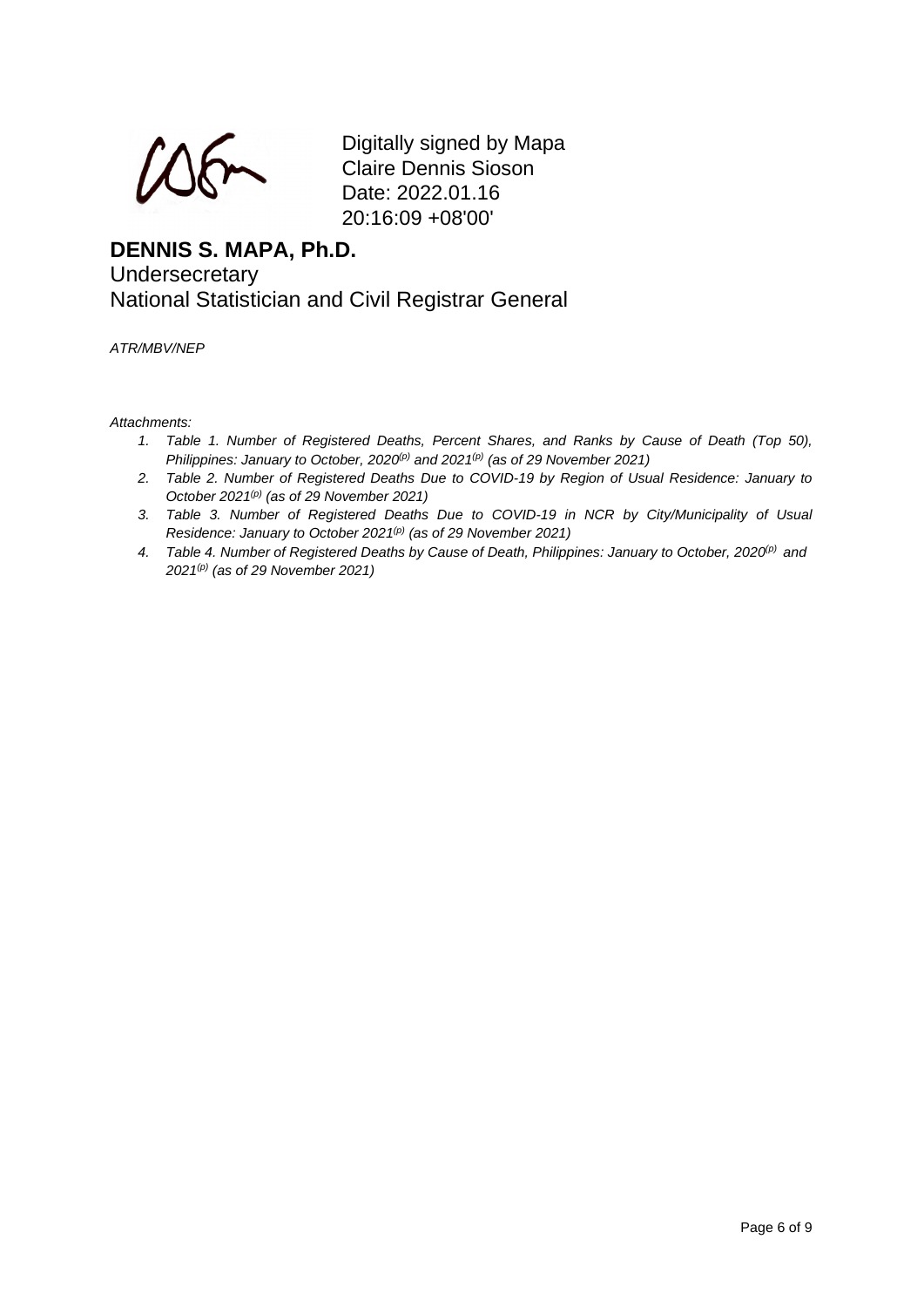#### Table 1. Number of Registered Deaths, Percent Shares, and Ranks by Cause of Death (Top 50), Philippines: January to October, 2020<sup>(p)</sup> and 2021<sup>(p)</sup> (as of 29 November 2021)

|                                                                                                                                |                       | Jan-Oct 2021(p) |                |         | Jan-Oct 2020 <sup>(p)</sup> |                |                   |
|--------------------------------------------------------------------------------------------------------------------------------|-----------------------|-----------------|----------------|---------|-----------------------------|----------------|-------------------|
| <b>Cause of Death</b>                                                                                                          | Number Share (%) Rank |                 |                |         | Number Share (%)            | Rank           | Percent<br>Change |
| Total                                                                                                                          | 604,329               | 100.0           |                | 508,655 | 100.0                       |                | 18.8              |
| 1-067 Ischaemic heart diseases I20-I25                                                                                         | 110,332               | 18.3            | 1              | 86,164  | 16.9                        | 1              | 28.0              |
| 1-069 Cerebrovascular diseases I60-I69                                                                                         | 58,880                | 9.7             | $\overline{2}$ | 53,082  | 10.4                        | 3              | 10.9              |
| COVID-19 Virus identified U07.1                                                                                                | 51,514                | 8.5             | 3              | 7,357   | 1.4                         | 15             | 600.2             |
| 1-026 Neoplasms C00-D48                                                                                                        | 48,937                | 8.1             | 4              | 55,700  | 11.0                        | $\overline{2}$ | $-12.1$           |
| 1-052 Diabetes mellitus E10-E14                                                                                                | 38,584                | 6.4             | 5              | 32,830  | 6.5                         | 4              | 17.5              |
| 1-066 Hypertensive diseases I10-I13                                                                                            | 32,614                | 5.4             | 6              | 26,079  | 5.1                         | 6              | 25.1              |
| 1-074 Pneumonia J12-J18                                                                                                        | 26,328                | 4.4             | $\overline{7}$ | 29,718  | 5.8                         | 5              | $-11.4$           |
|                                                                                                                                |                       |                 |                |         |                             | 7              | 30.9              |
| COVID-19 Virus not identified U07.2                                                                                            | 23,771                | 3.9             | 8              | 18,162  | 3.6                         |                |                   |
| 1-068 Other heart diseases I26-I51                                                                                             | 19.314                | 3.2             | 9              | 16.945  | 3.3                         | 9              | 14.0              |
| 1-076 Chronic lower respiratory diseases J40-J47                                                                               | 17,771                | 2.9             | 10             | 17,341  | 3.4                         | 8              | 2.5               |
| 1-086 Remainder of diseases of the genitourinary system N17-N98                                                                | 16,080                | 2.7             | 11             | 15,304  | 3.0                         | 11             | 5.1               |
| 1-005 Respiratory tuberculosis A15-A16                                                                                         | 13,265                | 2.2             | 12             | 15,688  | 3.1                         | 10             | $-15.4$           |
| 1-054 Remainder of endocrine nutritional and metabolic diseases E00-E07 E15-E34 E50-E88                                        | 8.109                 | 1.3             | 13             | 6,208   | 1.2                         | 17             | 30.6              |
| 1-080 Diseases of the liver K70-K76                                                                                            | 7,744                 | 1.3             | 14             | 8,154   | 1.6                         | 12             | $-5.0$            |
| 1-096 Transport accidents V01-V99                                                                                              | 7,355                 | 1.2             | 15             | 6,952   | 1.4                         | 16             | 5.8               |
| 1-081 Remainder of diseases of the digestive system K00-K22 K28-K66 K80-K92                                                    | 7.333                 | 1.2             | 16             | 7.535   | 1.5                         | 14             | $-2.7$            |
| 1-103 All other external causes W20-W64 W75-W99 X10-X39 X50-X59 Y10-Y89                                                        | 6,897                 | 1.1             | 17             | 5,870   | 1.2                         | 19             | 17.5              |
| 1-092 Certain conditions originating in the perinatal period P00-P96                                                           | 6,622                 | 1.1             | 18             | 8.001   | 1.6                         | 13             | $-17.2$           |
| 1-061 Remainder of diseases of the nervous system G04-G25 G31-G98                                                              | 5,699                 | 0.9             | 19             | 5,650   | 1.1                         | 20             | 0.9               |
| 1-053 Malnutrition E40-E46                                                                                                     | 4.844                 | 0.8             | 20             | 3.514   | 0.7                         | 27             |                   |
| 1-079 Gastric and duodenal ulcer K25-K27                                                                                       | 4,800                 | 0.8             | 21             | 4,514   | 0.9                         | 22             | 6.3               |
| 1-102 Assault X85-Y09                                                                                                          | 4.493                 | 0.7             | 22             | 6.102   | 1.2                         | 18             | $-26.4$           |
| 1-083 Diseases of the musculoskeletal system and connective tissue M00-M99                                                     | 4,332                 | 0.7             | 23             | 3,776   | 0.7                         | 26             | 14.7              |
| 1-077 Remainder of diseases of the respiratory system J00-J06 J30-J39 J60-J98                                                  | 4.236                 | 0.7             | 24             | 4.537   | 0.9                         | 21             | $-6.6$            |
|                                                                                                                                | 3.878                 | 0.6             | 25             | 3.888   | 0.8                         | 25             | $-0.3$            |
| 1-093 Congenital malformations deformations and chromosomal abnormalities Q00-Q99                                              |                       |                 |                |         |                             |                |                   |
| 1-097 Falls W00-W19                                                                                                            | 3,771                 | 0.6             | 26             | 2.819   | 0.6                         | 29             | 33.8              |
| 1-012 Sepsis A40-A41                                                                                                           | 3.607                 | 0.6             | 27             | 4.013   | 0.8                         | 24             | $-10.1$           |
| 1-101 Intentional self-harm X60-X84                                                                                            | 3,081                 | 0.5             | 28             | 4,060   | 0.8                         | 23             | $-24.1$           |
| 1-082 Diseases of the skin and subcutaneous tissue L00-L98                                                                     | 2,894                 | 0.5             | 29             | 3,127   | 0.6                         | 28             | $-7.5$            |
| 1-049 Anaemias D50-D64                                                                                                         | 2,624                 | 0.4             | 30             | 2.694   | 0.5                         | 30             | $-2.6$            |
| 1-003 Diarrhoea and gastroenteritis of presumed infectious origin A09                                                          | 2.544                 | 0.4             | 31             | 2.242   | 0.4                         | 32             | 13.5              |
| 1-098 Accidental drowning and submersion W65-W74                                                                               | 2,390                 | 0.4             | 32             | 2.191   | 0.4                         | 33             | 9.1               |
| 1-085 Glomerular and renal tubulo-interstitial diseases N00-N15                                                                | 2,364                 | 0.4             | 33             | 2,644   | 0.5                         | 31             | $-10.6$           |
| 1-065 Acute rheumatic fever and chronic rheumatic heart diseases I00-I09                                                       | 1.455                 | 0.2             | 34             | 1.520   | 0.3                         | 34             | $-4.3$            |
| 1-025 Remainder of certain infectious and parasitic diseases A21-A32 A38 A42-A49 A65-A79 A81 A83-A89 B00-B04 B06-B09 B25-B49   |                       |                 |                |         |                             |                |                   |
| B58-B64 B66-B94 B99                                                                                                            | 1.235                 | 0.2             | 35             | 1.175   | 0.2                         | 37             | 5.1               |
| 1-071 Remainder of diseases of the circulatory system I71-I99                                                                  | 1,220                 | 0.2             | 36             | 1,360   | 0.3                         | 35             | $-10.3$           |
| 1-057 Remainder of mental and behavioural disorders F01-F09 F20-F99                                                            | 1.028                 | 0.2             | 37             | 808     | 0.2                         | 40             | 27.2              |
| 1-060 Alzheimer disease G30                                                                                                    | 1,026                 | 0.2             | 38             | 747     | 0.1                         | 43             | 37.3              |
| 1-089 Other direct obstetric deaths O10-O92                                                                                    | 855                   | 0.1             | 39             | 1,269   | 0.2                         | 36             | $-32.6$           |
| 1-017 Other arthropod-borne viral fevers and viral haemorrhagic fevers A92-A94 A96-A99                                         | 793                   | 0.1             | 40             | 843     | 0.2                         | 39             | $-5.9$            |
| 1-006 Other tuberculosis A17-A19                                                                                               | 784                   | 0.1             | 41             | 865     | 0.2                         | 38             | $-9.4$            |
|                                                                                                                                | 719                   | 0.1             | 42             | 793     | 0.2                         | 41             | $-9.3$            |
| 1-020 Human immunodeficiency virus [HIV] disease B20-B24                                                                       |                       | 0.1             | 43             | 719     | 0.1                         | 44             |                   |
| 1–050 Remainder of diseases of the blood and blood–forming organs and certain disorders involving the immune mechanism D65–D89 | 628                   |                 |                |         |                             |                | $-12.7$           |
| 1-019 Viral hepatitis B15-B19                                                                                                  | 609                   | 0.1             | 44             | 763     | 0.2                         | 42             | $-20.2$           |
| 1-100 Accidental poisoning by and exposure to noxious substances X40-X49                                                       | 571                   | 0.1             | 45             | 405     | 0.1                         | 46             | 41.0              |
| 1-059 Meningitis G00 G03                                                                                                       | 523                   | 0.1             | 46             | 582     | 0.1                         | 45             | $-10.1$           |
| 1-070 Atherosclerosis I70                                                                                                      | 398                   | 0.1             | 47             | 285     | 0.1                         | 51             | 39.6              |
| 1-008 Tetanus A33-A35                                                                                                          | 360                   | 0.1             | 48             | 404     | 0.1                         | 47             | $-10.9$           |
| 1-056 Mental and behavioural disorders due to psychoactive substance use F10-F19                                               | 352                   | 0.1             | 49             | 286     | 0.1                         | 50             | 23.1              |
| 1-090 Indirect obstetric deaths O98-O99                                                                                        | 272                   | 0.0             | 50             | 217     | 0.0                         | 54             | 25.3              |
| Other Causes of Death                                                                                                          | 34.494                | 5.7             |                | 22,753  | 4.5                         |                |                   |

*Source:* Philippine Statistics Authority *(Data on deaths are those registered at the Office of the City/Municipal Civil Registrars throughout the country and submitted to the Office of the Civil Registrar General using Certificate of Death-Municipal Form 103)*

*Notes: Symptoms, signs, and abnormal clinical and laboratory findings, not elsewhere classified (R00-R99) are not included due to the unspecified nature of these causes*

*(p) – Preliminary*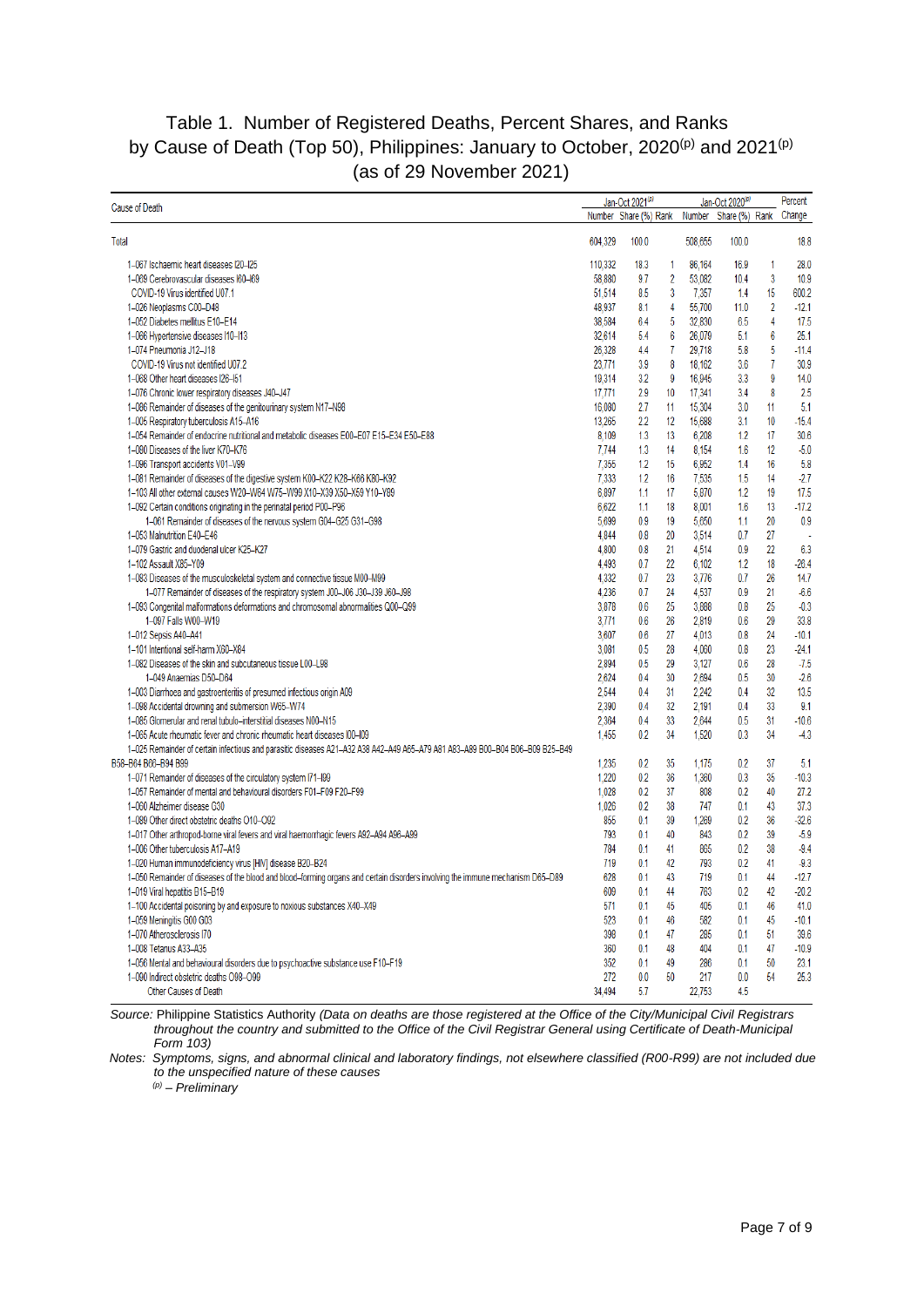|                          |        | <b>Usual Residence</b> |      |  |  |
|--------------------------|--------|------------------------|------|--|--|
| Region<br>Number         |        | Share (%)              | Rank |  |  |
| <b>TOTAL</b>             | 75,285 | 100.0                  |      |  |  |
| <b>NCR</b>               | 18,044 | 24.0                   | 1    |  |  |
| <b>CAR</b>               | 1,206  | 1.6                    | 12   |  |  |
| <b>Ilocos Region</b>     | 2,892  | 3.8                    | 7    |  |  |
| Cagayan Valley           | 3,253  | 4.3                    | 5    |  |  |
| <b>Central Luzon</b>     | 14,252 | 18.9                   | 3    |  |  |
| CALABARZON               | 16,630 | 22.1                   | 2    |  |  |
| MIMAROPA Region          | 1,137  | 1.5                    | 13   |  |  |
| <b>Bicol</b>             | 1,616  | 2.1                    | 10   |  |  |
| Western Visayas          | 4,040  | 5.4                    | 4    |  |  |
| <b>Central Visayas</b>   | 2,968  | 3.9                    | 6    |  |  |
| Eastern Visayas          | 1,058  | 1.4                    | 16   |  |  |
| Zamboanga Peninsula      | 1,092  | 1.5                    | 15   |  |  |
| Northern Mindanao        | 2,063  | 2.7                    | 9    |  |  |
| Davao                    | 2,317  | 3.1                    | 8    |  |  |
| SOCCSKSARGEN             | 1,513  | 2.0                    | 11   |  |  |
| Caraga                   | 1,099  | 1.5                    | 14   |  |  |
| ARMM                     | 80     | 0.1                    | 17   |  |  |
| <b>Foreign Countries</b> | 25     | 0.0                    | 18   |  |  |

#### Table 2. Number of Registered Deaths Due to COVID-19 by Region of Usual Residence: January to October 2021<sup>(p)</sup> (as of 29 November 2021)

*Source:* Philippine Statistics Authority *(Data on deaths are those registered at the Office of the City/Municipal Civil Registrars throughout the country and submitted to the Office of the Civil Registrar General using Certificate of Death-Municipal Form 103)*

*(p) – Preliminary*